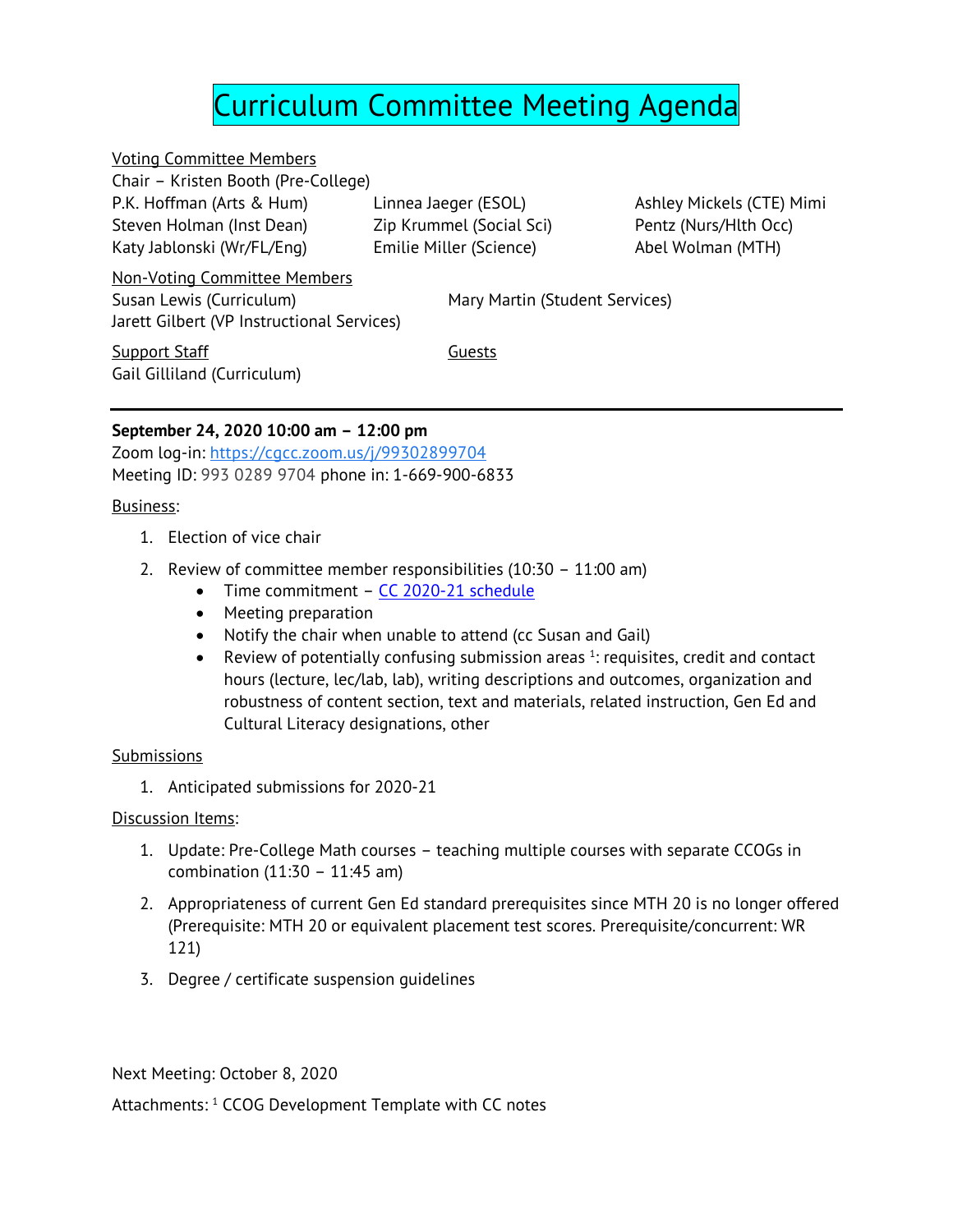# **CGCC Course Content and Outcome Guide Development Template With Notes for Curriculum Committee Members**

*All template sections will ultimately require a response on the New Course submission form unless noted as "optional." Approach each of the responses from a departmental perspective rather than an individual instructor's perspective. A CCOG is meant to be a guide for all faculty teaching the course, and as such, should reflect the minimum expectations/requirements the department and institution have regarding the instruction of the course. This template is a development tool, not a submission form. New Course submission forms may be found at [http://www.cgcc.edu/curriculum/forms.](http://www.cgcc.edu/curriculum/forms) If you need assistance with any part of this template or the completion of a New Course submission form, please contact Susan Lewis at [slewis@cgcc.edu.](mailto:slewis@cgcc.edu)* 

**COURSE NUMBER:** Not college level under 100; 1<sup>st</sup> year generally 100-198;  $2^{nd}$  year generally 200-298; 199 and 299 experimental courses. Does the number align with similar courses at other colleges and universities?

**COURSE TITLE** (maximum 60 characters, including spaces)**:** Is the title descriptive? Does it align with similar courses at other colleges and universities?

**TRANSCRIPT TITLE** (maximum 30 characters, including spaces)**:**

**TOTAL CREDITS:** Do credits align with hours listed below? Do they appear appropriate based on the breadth of the course outcomes and content?

**LECTURE HOURS:** (per 10-week term; 1 credit of lecture = 1 hour in the classroom and 2 hours of study outside the classroom)

**LECTURE/LAB HOURS:** (per 10-week term; 1 credit of Lec/lab = 2 hours in the classroom and 1 hour of study outside the classroom)

**LAB HOURS:** (per 10-week term; 1 credit of lab = 3 hours in the classroom and minimal to no study outside the classroom)

Does choice of credit hours align with content and described teaching mode? If there is a mix of Lec/Lab hours and either Lecture hours or Lab hours, does it make sense to have the mix or should the hours just be Lec/Lab?

**GENERAL EDUCATION DESIGNATION:** (yes/no – if yes, additional prep work required regarding alignment with Institutional Core Learning Outcomes and AAOT discipline area outcomes and criteria)

General Education Request Form

- Do course outcomes address Core Learning Outcomes (CLO #1 and 2 require a major designation and at least 1 additional CLO must have at least a minor designation)?
- Do course outcomes address AAOT discipline area outcomes and criteria? There are not separate response boxes for criteria. Criteria should be addressed within one or more of the responses to AAOT outcomes. This means you might have to look more diligently for the criteria but it is still important.
- Responses to CLOs and AAOT outcomes and criteria should speak to content of the course that every instructor of that course is responsible for rather than lesson plans/assignments that may be specific to an individual instructor. An assignment may be provided to help illustrate how content may be addressed; however, it should be clear that the lesson/assignment is addressing a specific area of the course content that can be found on the course submission form.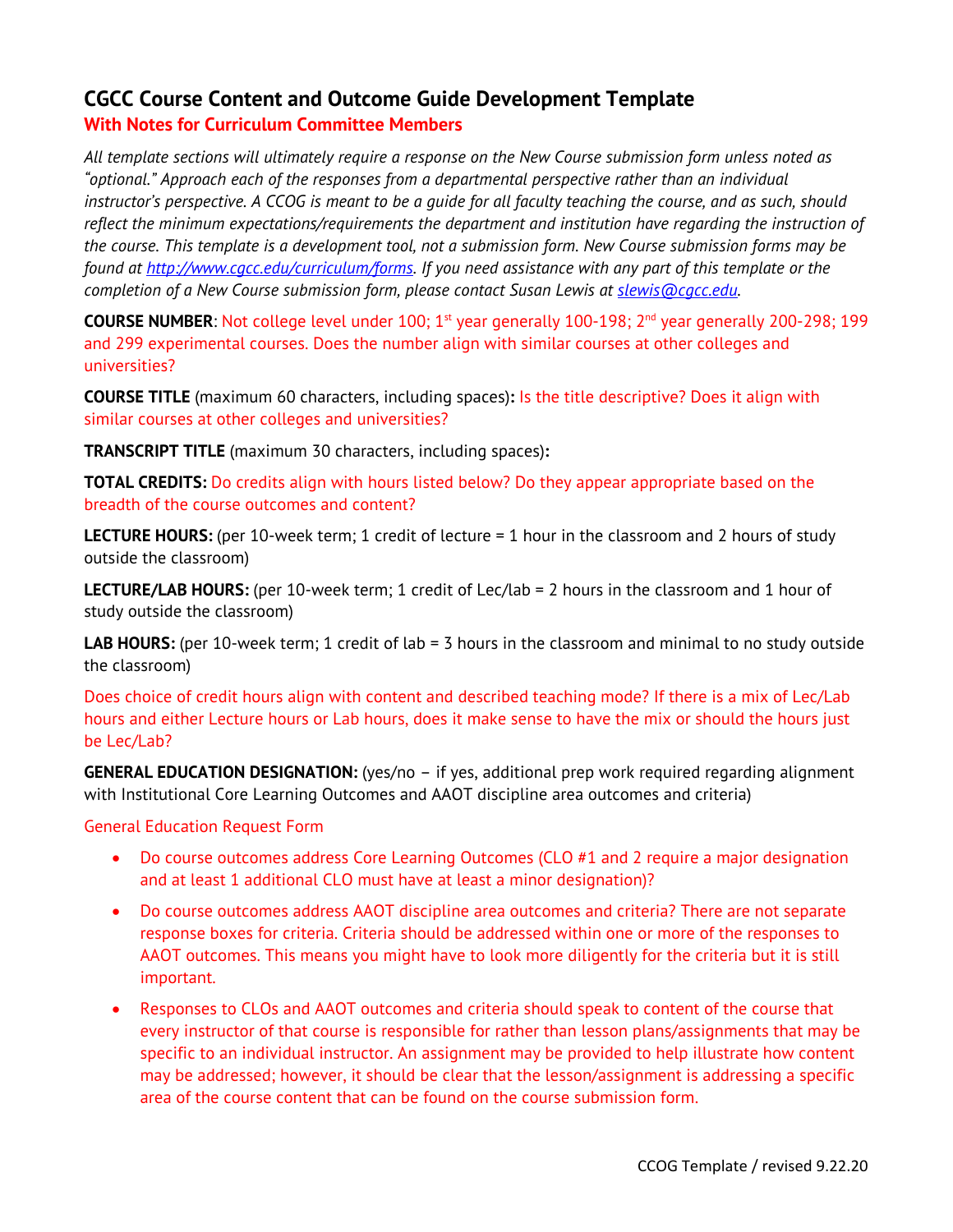The responses in the Gen Ed Request form are not printed/published anywhere; therefore, it is not necessary to correct the responses for grammar, punctuation, or poor organization. If you understand what is being expressed and are satisfied that the CLO or AAOT outcomes and criteria are sufficiently addressed, there is no need to correct or revise text. If the written response is unclear to you, you have the opportunity to question the submitter during the meeting and rely on his/her verbal response. If the submitter is not in attendance, you may vote to postpone the submission requesting clarification. The submitter may then revise the written submission or attend the next meeting when the submission may be rescheduled and respond verbally.

**CULTURAL LITERACY DESIGNATION:** (yes/no – if yes, additional prep work required regarding alignment with AAOT cultural literacy outcome and criteria)

Cultural Literacy Designation Request form

• Similar to the Gen Ed Request form asking submitters to respond to how course outcomes and content address the AAOT outcomes and criteria for Cultural Literacy. Same directions/suggestions apply.

**REQUISITES:** (prerequisites, corequisites, prerequisite/concurrent [pre/co], recommended) Do the prerequisites provide the necessary background so that students will have the best chance for success in the course? Are they reasonable? Do they align with other courses and their prerequisites? Do they result in "hidden requirements" in any degrees or certificates? If so, how is that being addressed? Do they impact courses from other departments/discipline areas? If so, how is that being addressed? Required prerequisites should be considered as necessary and not something that can be waived when they are inconvenient. If they are not necessary and it is expected that an instructor may choose to waive them regularly, then they are probably "recommended" rather than "required." The standard prerequisites (Prerequisite: MTH 20 or equivalent placement test scores. Prerequisite/concurrent: WR 121) are required for all Gen Ed courses unless an Opt-out Form has been submitted and approved. In the Opt-out Form, the submitter explains why a lower prerequisite package is sufficient for a particular Gen Ed course. If the submitter is requesting higher prerequisites than the standard prereqs, no extra submission form is required.

**GRADING OPTIONS:** (A-F letter grade, Pass/No pass, Audit in consultation with faculty) Check that a default option has been checked. If an option is not checked, it is not unreasonable to ask why. Generally, most courses allow all three options; however, there are courses where one or the other does not make sense. For example, you wouldn't probably have audit available in a practicum course.

**REPEATABILITY FOR CREDIT:** (Most courses are not eligible to be repeated for credit that counts towards degree or certificate completion. Currently at CGCC, examples of courses eligible for repeat are limited to studio art and PE courses. This does not restrict repeatability options related to grade improvement. There are financial aid restrictions related to repeatability.)

**COURSE DESCRIPTION:** (Course descriptions are meant to: 1) Briefly inform the student of the course content and requisites; and 2) provide sufficient information for registrars to determine transferability. Begin each sentence in the course description with an active verb such as provides, explores, introduces, covers, presents, continues, etc. (See [Suggested Verbs for Outcomes and Descriptions.\)](https://www.cgcc.edu/sites/default/files/curriculum/forms/Action-Verb-Lists12-12-13.pdf) Avoid using the phrases: "This course will…" and/or "Students will…" Include course requisites in the description. Try to keep descriptions to 50 words or less. Guidelines for writing concise descriptions can be found at [Writing](https://www.cgcc.edu/sites/default/files/curriculum/writing-course-description.pdf)  [Course Descriptions.](https://www.cgcc.edu/sites/default/files/curriculum/writing-course-description.pdf)) Refer to the Writing Course Descriptions guide on the CO website for format. Descriptions include requisites and availability for audit.

CCOG Template / revised 9.22.20 **STUDENT LEARNING OUTCOMES:** (Describe what the student will be able to do "out there" (in their life roles as worker, family member, community citizen, global citizen or lifelong learners) upon completion of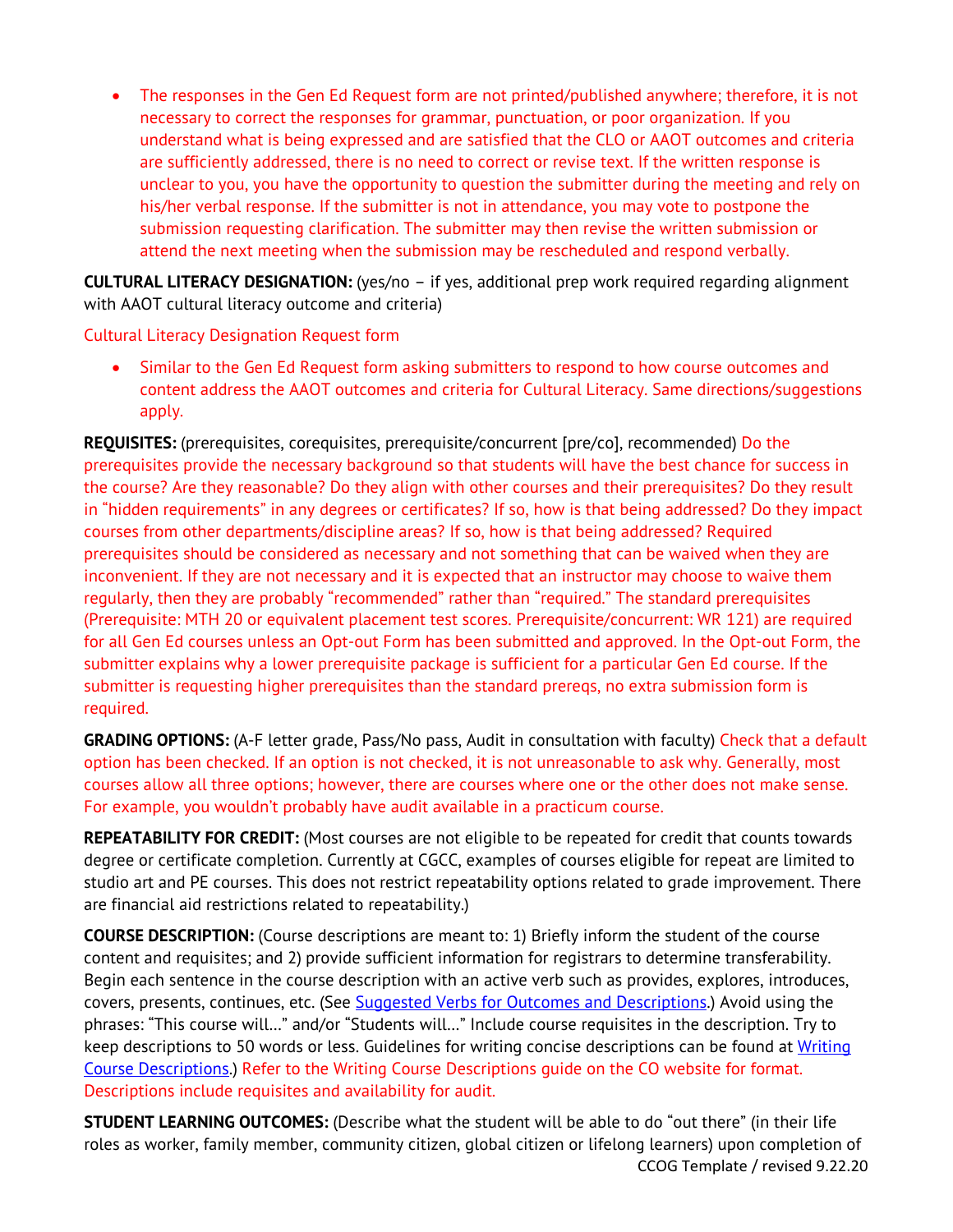the course. Begin each outcome with an active verb. (See [Suggested Verbs for Outcomes and Descriptions.\)](https://www.cgcc.edu/sites/default/files/curriculum/forms/Action-Verb-Lists12-12-13.pdf) The outcome should be written so that it completes the starter, "Upon completion of this course, students will be able to …." Three to six outcomes are recommended. Guidelines for writing concise and assessable student learning outcomes can be found at [Writing Learning Outcomes.](https://www.cgcc.edu/sites/default/files/curriculum/writing-learning-outcomes.pdf)) Refer to the Writing Learning Outcomes guide on the CO website for format. Outcomes should reflect significant and essential learning that students can reliably demonstrate at the end of the course. Are the outcomes assessable?

> (Items above this line require approval by CGCC Curriculum Committee. Items below the line are available for revision by faculty as determined by the relevant department.)

These sections from here to "Related Instruction" may be revised by faculty/departments without CC approval. However, these are published responses in the CCOG. If you find grammatical, spelling, etc errors, feel free to point these out so that we may avoid publishing a document with errors. I do try to clean these up as I see them. These types of changes do not require an "amendment" vote. Just point them out, and I will fix them.

**OUTCOME ASSESSMENT STRATEGIES:** (Include suggestions for how student achievement of course outcomes may be assessed. Listed assessment strategies are normally considered to be guidance and not restrictive. If a department **requires** faculty to use a specific assessment, the requirement should be clearly stated.)

**TEXTS & MATERIALS:** (Include suggested texts and materials. Listed texts and materials are normally considered to be guidance and not restrictive. If a department **requires** faculty to use a specific text or material, the requirement should be clearly stated.)

**COURSE ACTIVITIES AND DESIGN:** The determination of teaching strategies used in the delivery of outcomes is generally left to the discretion of the instructor. On occasion, a department may decide that the inclusion of a particular strategy will be required [specify in "required activities" box below]. For example, a department may determine that a course will be required to incorporate a service learning project into its curriculum delivery. However, for the most part, delivery mechanisms fall under academic freedom and so the individuality and creativity of each instructor.

Here are some strategies that you might consider when designing your course: lecture, small group/forum discussion, dyads, oral presentation, role play, simulation scenarios, group projects, service learning projects, hands-on lab, peer review/workshops, cooperative learning [jigsaw, fishbowl], inquiry based instruction, differentiated instruction (learning centers), graphic organizers, etc.

Course Activities are entered only if there are specific "required" activities that all instructors are expected to include in their delivery of the course. If no required activity is expected (which would be the norm), nothing is entered in this box. It is an information item only, showing what is included in every CCOG to encourage faculty to think beyond a single delivery method.

Standard entry in CCOG for Course Activities and Design: "*The determination of teaching strategies used in the delivery of outcomes is generally left to the discretion of the instructor. Here are some strategies that you might consider when designing your course: lecture, small group/forum discussion, flipped classroom, dyads, oral presentation, role play, simulation scenarios, group projects, service learning projects, hands-on lab, peer review/workshops, cooperative learning (jigsaw, fishbowl), inquiry based instruction, differentiated instruction (learning centers), graphic organizers, etc."*

**COURSE CONTENT (Themes, Concepts, Issues and Skills):** (Course Content is to be organized by outcomes [list each outcome followed by an outline of the related content.] Describe general themes, concepts, issues and skills that are expected to be taught. The description should contain sufficient detail that a new faculty member would be able to develop the course with confidence based on what is detailed in the